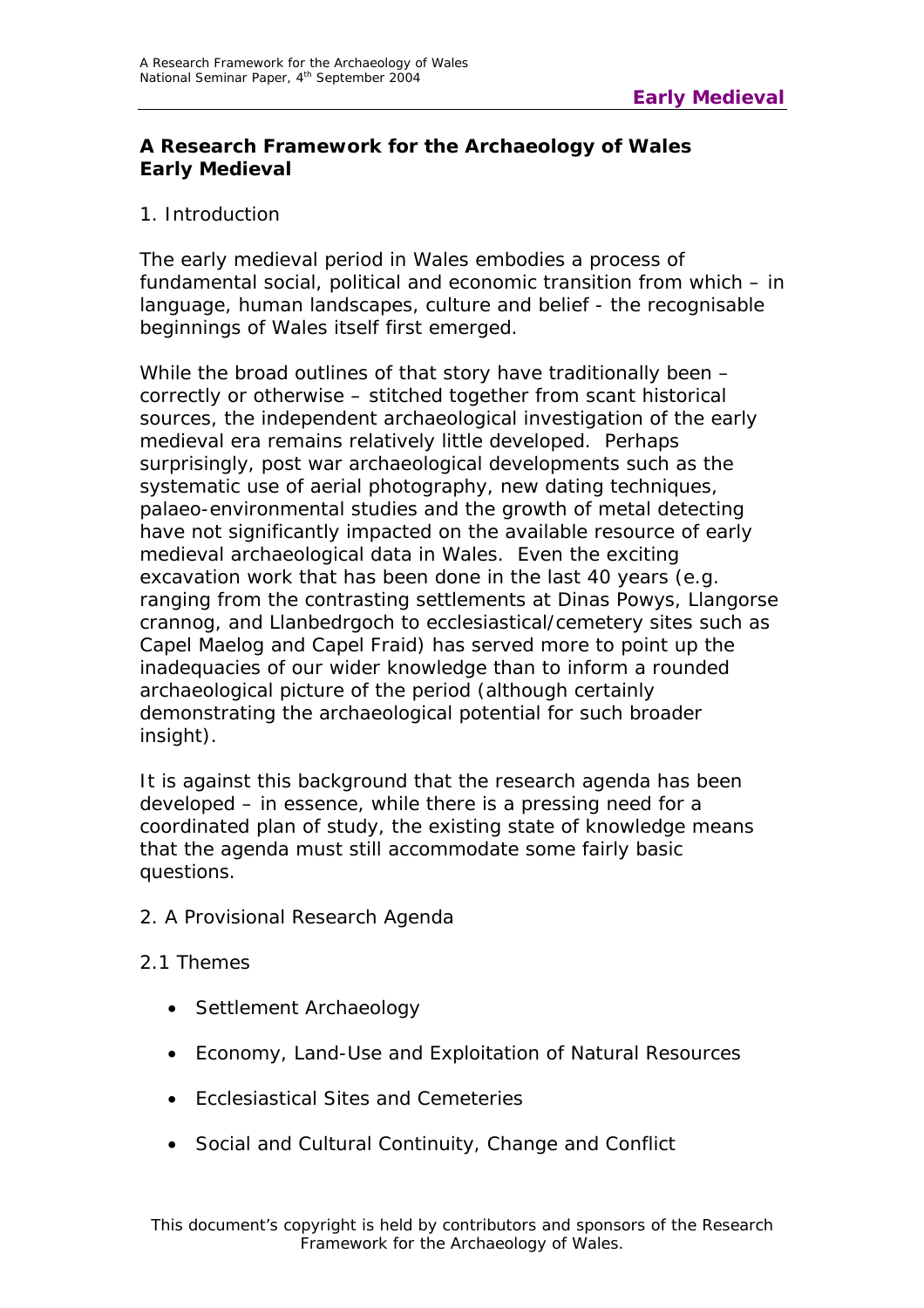#### 2.2 Current Weaknesses

- Over-reliance on limited number of possibly atypical (high status) excavated settlement sites, with little understanding of overall settlement context or patterning
- Poor archaeological evidence for cultural patterns/population shifts suggested by historical record (Irish settlement in the SW, Viking incursions, Mercian/Anglo-Saxon settlement in the east)
- General lack of archaeological evidence for the character and development of ecclesiastical sites and the original context of surviving monuments such as inscribed stones
- Poor understanding of the extent of continuity from settlement/political/economic patterns of Late Roman to EM and from EM to medieval period (e.g. do medieval llysoedd/maerdrefi have EM origins?)
- Lack of an integrated picture of the economic and subsistence context of the period or of the wider EM environment

## 2.3 Research Questions

- What was the character and organisation of settlement in the EM period, and the relationship between high status and other categories of site?
- How do EM settlement patterns relate to those of the preceding Romano-British and subsequent Medieval periods?
- What was the pattern of relationship/interaction between different political and cultural groups in the EM period (including the extent and influence of incursion/settlement by incoming Irish, Viking and Anglo-Saxon groups)?
- What was the character of EM ecclesiastical sites, and how did the built landscape of early Christianity emerge and develop in the EM period?
- What was the detail and nature of EM patterns of industrial activity, exchange and trade?
- What was the wider environmental context of the EM landscape?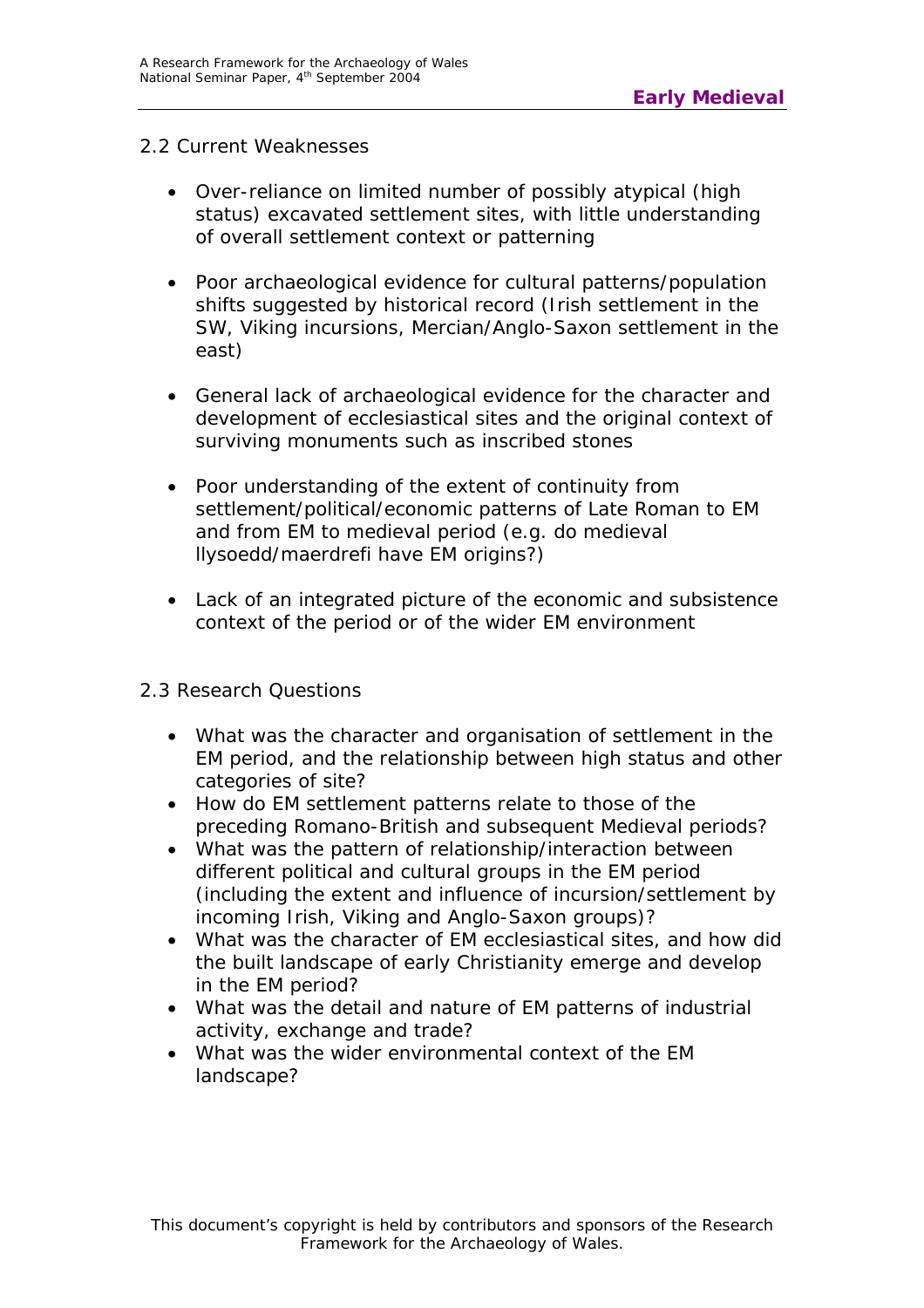# 2.4 Approaches

## 2.4.1 *Analytical background*

- Improve site identification and models for EM site recognition
- Establish potential EM components of existing 'Prehistoric' and 'Medieval' sequences
- Exploit existing data resource by facilitating publication of outstanding backlog of EM excavation work

## 2.4.2 *Data handling and management of the potential EM archaeological resource*

- Exploit planning archaeology to develop geographical coverage of known EM sites
- Develop contact with metal detecting groups and use Portable Antiquities Scheme to facilitate new site identification

## 2.4.3 *New research work*

- Target specific landscapes/existing known sites for detailed survey/research
	- o Continuing excavation of known sites where partial excavation has already occurred
	- o Targeted excavation of other areas where EM remains are likely or known (e.g. domestic sites in the vicinity of ecclesiastical sites, early English settlement suggested by place-name evidence)
	- o Pro-active survey/evaluation programmes of possible EM settlement foci (backward projection from later cantref, commote and parish boundaries)
- Develop research linked with study of other periods (Prehistoric/Medieval) where continuity to/from EM period is likely
	- o Undertake area excavation of 'Prehistoric' enclosure/hillfort sites where EM occupation is likely (e.g. multivallate promontory forts in the SW)
	- o Excavation on Llysoedd/Maerdrefi sites to establish evidence for/nature of EM origins